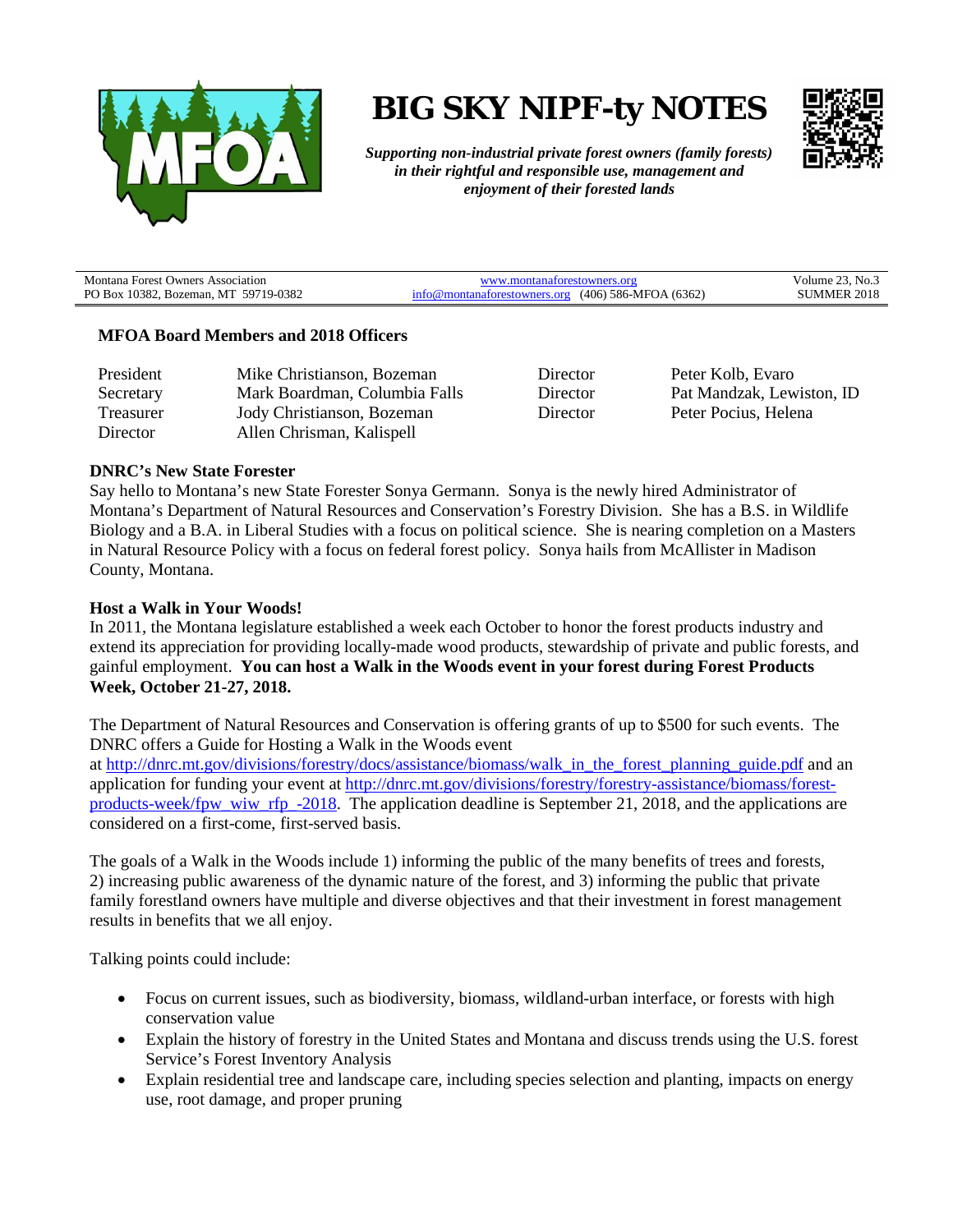- Showcase an example of ecosystem restoration
- Showcase the use of good silvicultural practices in a wetland environment
- Discuss the current health of local forests and tell guests how they can help keep forests healthy, for example, removal and prevention of non-native invasive species

Your audiences could include:

- Children/Students
	- Teach children about forests, forestry, and foresters. Parents and educators also benefit from exposure to the information presented to the children.
	- Provide children with a positive outdoor, hands-on learning experience about forests, natural resources, forestry, and foresters.
	- Increase children's awareness, appreciation of, and respect for nature, forests, and foresters.
	- Expose children to the many benefits of forests-biological, aesthetic, recreational, educations, environmental, and economic.
	- Expose children to the many aspects of forestry, such as forest management, fire prevention, forest health, forest products, forest ecology, and wildlife management.
- Teachers
	- Teach educators about forests, forestry, and foresters.<br>- Provide educators with positive outdoor, hands-on lea
	- Provide educators with positive outdoor, hands-on learning experiences about forests, natural resources, forestry, and foresters.
	- Increase educators' awareness, appreciation of, and respect for nature, forests and foresters.<br>- Explain to educators the many benefits of forests-biological, aesthetic, recreational, education
	- Explain to educators the many benefits of forests-biological, aesthetic, recreational, educational, environmental, and economic.
	- Expose educators to many forest issues, e.g., forest management, fire prevention, forest health, forest products, forest ecology, and wildlife conservation.
	- Encourage educators to share their knowledge and understanding with students in the classroom and out-of-doors.
	- Encourage educators to take their students outside to learn about trees and forests.
- Local leaders
	- Educate your elected officials and local opinion leaders about forests and forest management.<br>- Help policymakers understand the important role forests play in the community, providing clea
	- Help policymakers understand the important role forests play in the community, providing clean air, clean water, and jobs.
	- Demonstrate the commitment in time and resources it takes to responsibly manage forests.<br>- Educate community leaders and local officials about environmental issues and decisions
	- Educate community leaders and local officials about environmental issues and decisions impacting forests.
	- Become a resource for an elected official and their staff for information about forestry in your state or local area.
- Tree Farmers and family landowners
	- Help spread the word about the importance of family forests to wildlife, clean water, recreation, and wood products.
	- Share with others the joys and rewards of caring for your woodlands.<br>- Help other people who don't own woodlands understand why caring f
	- Help other people who don't own woodlands understand why caring for America's family forests is so important.
	- Show off your accomplishments and commitment to sustaining America's forest heritage.

The Guide for Promoting Forests and Forest Management is 35 pages and provides many ideas and planning aids. You may invite whomever you wish. School leaders and teachers are thrilled to have such a field trip for the students and can help you with ideas.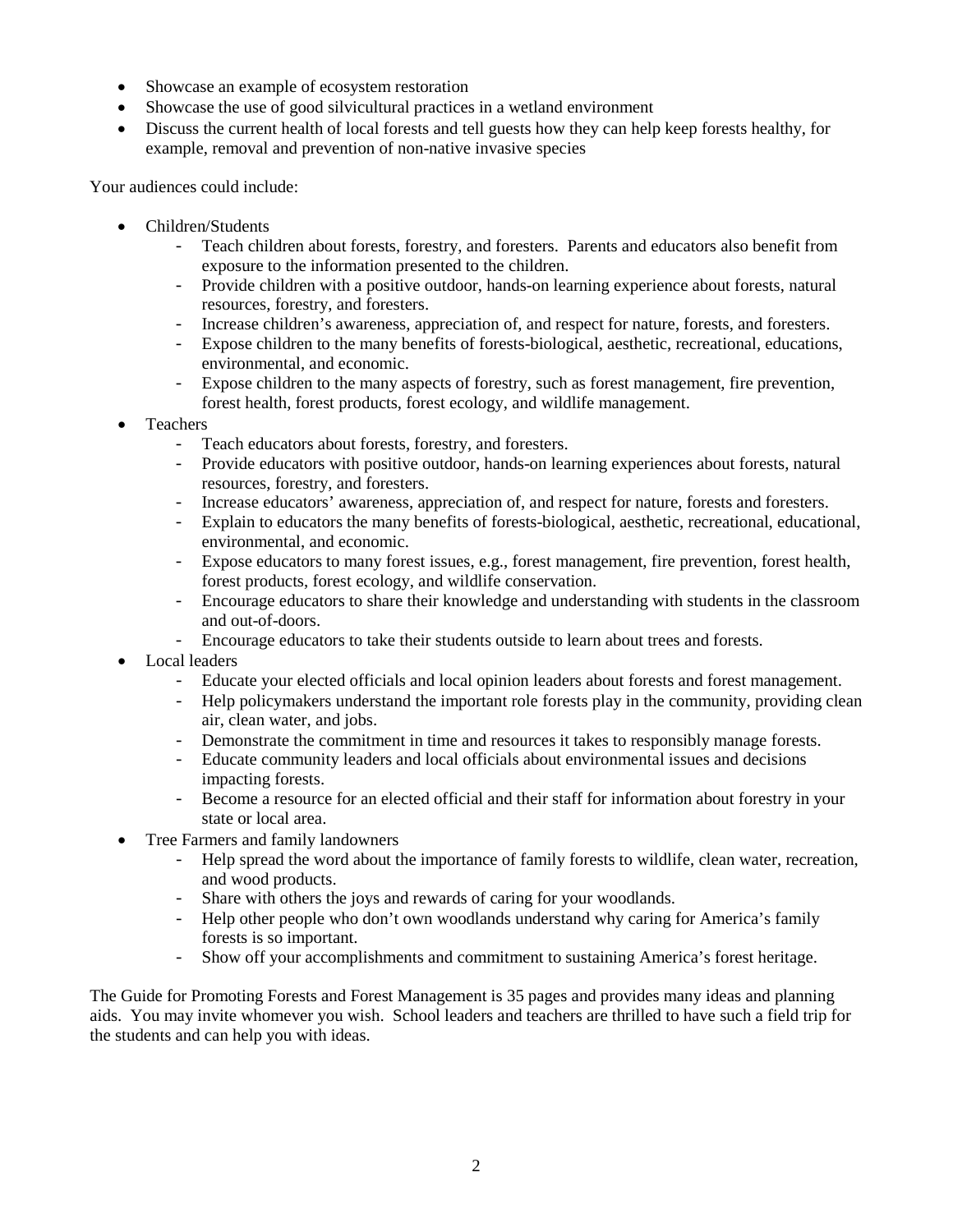## **Hot chainsaw tip**

Thanks to a member of the MFOA for this tip: Consider purchasing a chain saw that is battery operated. It is handy for those quick trims of shrubs or branches, and avoids the extra effort to gas and oil the traditional chain saw.

### **2019 Legislative session**

The Montana legislature will convene in January of 2019 for four months. The legislative session is by far the busiest time for the MFOA. We monitor the bills introduced in the Senate and the House, the amendments, and the hearings. We also offer testimony, both written and in person, to those committees considering items important to forest land owners. We need your help, particularly to testify before committees in Helena on items of importance to forest land owners. If you have a yen to help, just contact us to discuss what it entails. You can choose the amount of time you might wish to contribute and we can easily fit your schedule.

## **Weeds to spray in the fall** (a repeat from the Fall 2017 NIPF-ty Notes)

Our thanks to Mike Jones, Gallatin Valley Weed Department Coordinator, and Jane Mangold, Associate Professor and Extension Invasive Plant Specialist, Department of Land Resources and Environmental Sciences, Montana State University, for providing us the following information for weeds that respond well to herbicides in the fall.

- Weeds with rhizomatous roots that are still green will be sensing shorter day lengths and cooler night temperatures, sensing them to put on fat for the roots.
	- Canada thistle
	- Spotted knapweed
	- Leafy spurge
	- Russian knapweed
	- Field bindweed
	- Dalmatian toadflax
	- Yellow toadflax
- Short lived perennials, biennials, tap rooted plants. Look for seedlings that have germinated, wait a bit for fall moisture such as after mid-September, then spray in September or October. Spraying in the fall will eliminate the need to deal with these plants in the spring. These plants are easy to kill; but remember there may be a bank of seeds on/in the ground that you will have to address for years to come. Missing a year will set you back years.
	- First year houndstongue rosette
	- Spotted knapweed regrowth
	- Oxeye daisy rosette
	- Hoary alyssum rosette
- Annuals.
	- Cheatgrass This is not classified as a noxious weed, but rather a "regulated plant." Regulated plants have the potential to have significant negative impacts. The state recommends minimizing the spread of regulated plants. It is acceptable to pull small patches of cheatgrass in the spring or spray in the fall. Wait for cheatgrass to emerge in the fall and spray when there are one to two leaves per plant. Spray with Plateau or Panoramic SL (active ingredient is imazapic). In the first two weeks of April (or a bit later if you have a later spring), seed with grass. Wheatgrasses are particularly tolerant to imazapic. The Plateau label lists species that are tolerant/susceptible. Or, you can spray with glyphosate early in the spring and seed grass immediately thereafter.

#### **When is a weed seed viable**?

Why should you care? Because a viable seed indicates it is capable of producing a weed. A rule of thumb is that a seed becomes viable when the seed becomes hard to the pinch. However, I have on occasion used